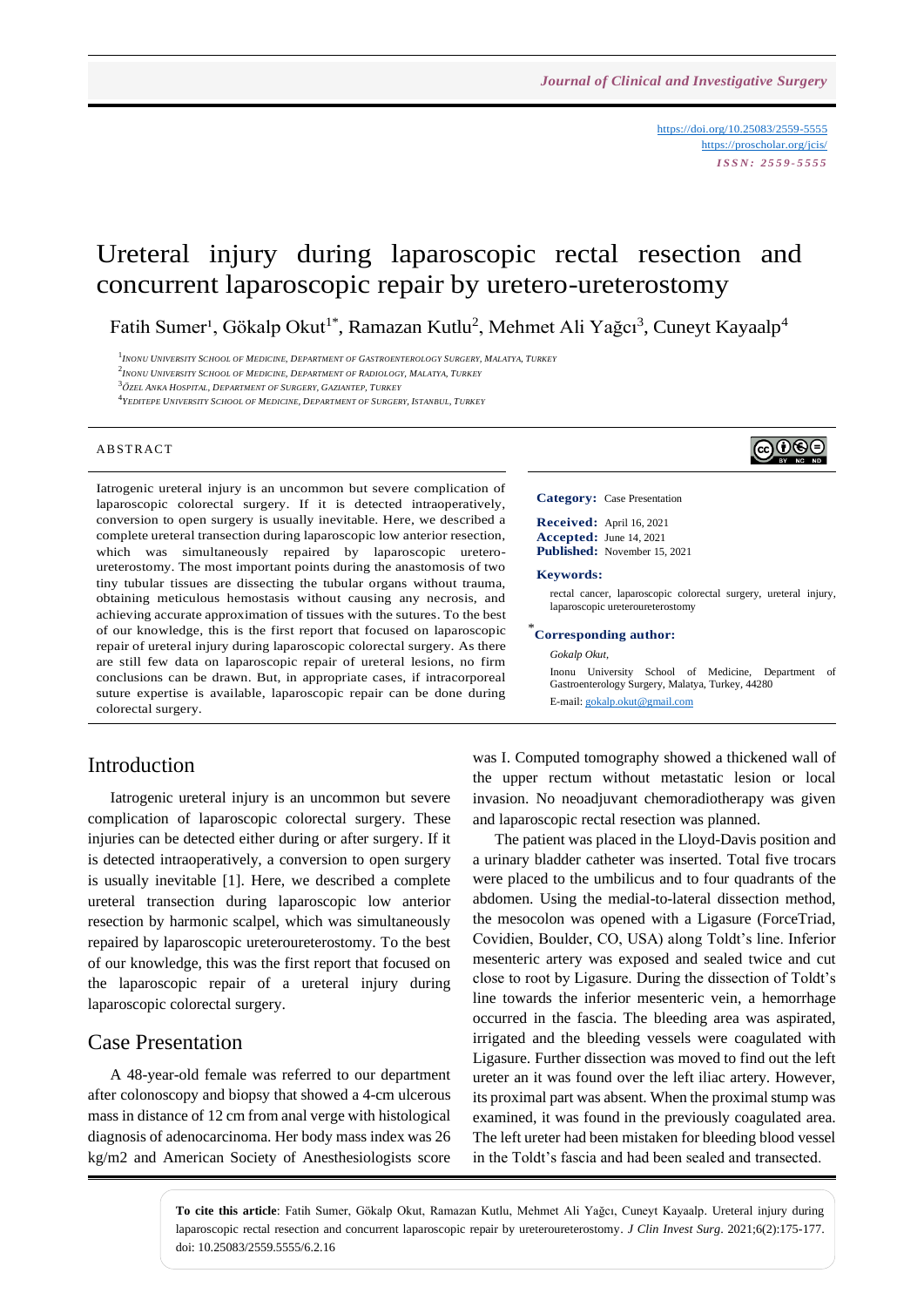The proximal and distal parts of the ureter was separated from the surrounding tissues to provide a tension-free anastomosis. Both stumps were trimmed off by endoscopic scissors. A double-J catheter (6 French in diameter and 26 cm in length) was inserted into the abdomen through the 12 mm laparoscopic trocar and placed into the divided proximal and distal lumens of the ureter (Figure 1a). An end-to-end uretero-ureterostomy over this catheter was fashioned by five interrupted 5/0 polydiaxone sutures (Figure 1b). Sutures were placed through the full thickness of the ureteral wall and they were knotted intracorporeally. Laparoscopic low anterior resection was completed as described before [2]. Finally, two abdominal drains were placed to the left retroperitoneal area and pelvis.



**Figure 1a**. Released proximal and distal parts of the divided left ureter. A 6F double-J catheter was introduced into the separated ends.



**Figure 1b**. Completed end-to-end anastomosis of the injured ureter.

The postoperative period was uneventful and the patient was discharged on day five with bladder catheter. The urinary catheter was removed on day eight. The histological analysis showed a pT3pN1 lesion and the patient was referred to medical oncology department. Urinary ultrasound revealed no ureteral dilatation and double J catheter was removed by the urologist under cystoscopy on postoperative third month. After 33 months follow-up, the patient had no urinary complaints, normal kidney functions. Her 3D computerized tomography demonstrated normal ureteral view at both sides (Figure 2).



**Figure 2**. A computerized tomography of the patient after 33 months demonstrated normal ureteral views at both sides.

#### Discussion

Here, an immediate laparoscopic repair of a ureteral injury during laparoscopic rectal resection has been described. Previously, gynecologists reported similar experiences in their specific operations [3]. Han reviewed the laparoscopic repairs of total 38 ureteral injuries during gynecological laparoscopic procedures [4]. At this review, the laparoscopic primary repair of ureteral injury was found as successful in 86.1%. They suggested that laparoscopic uretero-ureterostomy could be considered in transections of the ureter where technical expertise is available. We had experience of more than 500 laparoscopic handsewn anastomoses from our ongoing bariatric surgery program [5]. This experience encouraged us to make this laparoscopic end-to-end uretero-ureteral anastomosis.

In open surgery, four types of ureteral injuries according to the base of the mechanisms were described: laceration by sharp instruments, ligation by sutures, crushing by clamps, and devascularization by cautery [6]. The increasing availability of new energy devices at laparoscopic surgery accelerated the numbers of laparoscopic colorectal surgery by reducing the length of surgery and blood loss. An energy device itself can cause a complex injury with combined mechanisms such as thermal devascularization, crushing, sealing and dividing at one heat. Here, we transected the left ureter by harmonic scalpel and it crushed, occluded and transected it. After transection, there was no urinary leak through the stumps. When the ureteral injury was recognized, the sealed ureteral stumps were refreshed and then we saw the urinary drainage. We learned that if there was a ureteral division by an energy device, a urine leakage at the surgical area could not appear immediately.

The term of "conversion" from laparoscopy to open means that continuation of laparoscopic surgery is no longer feasible. Although conversion itself is not a